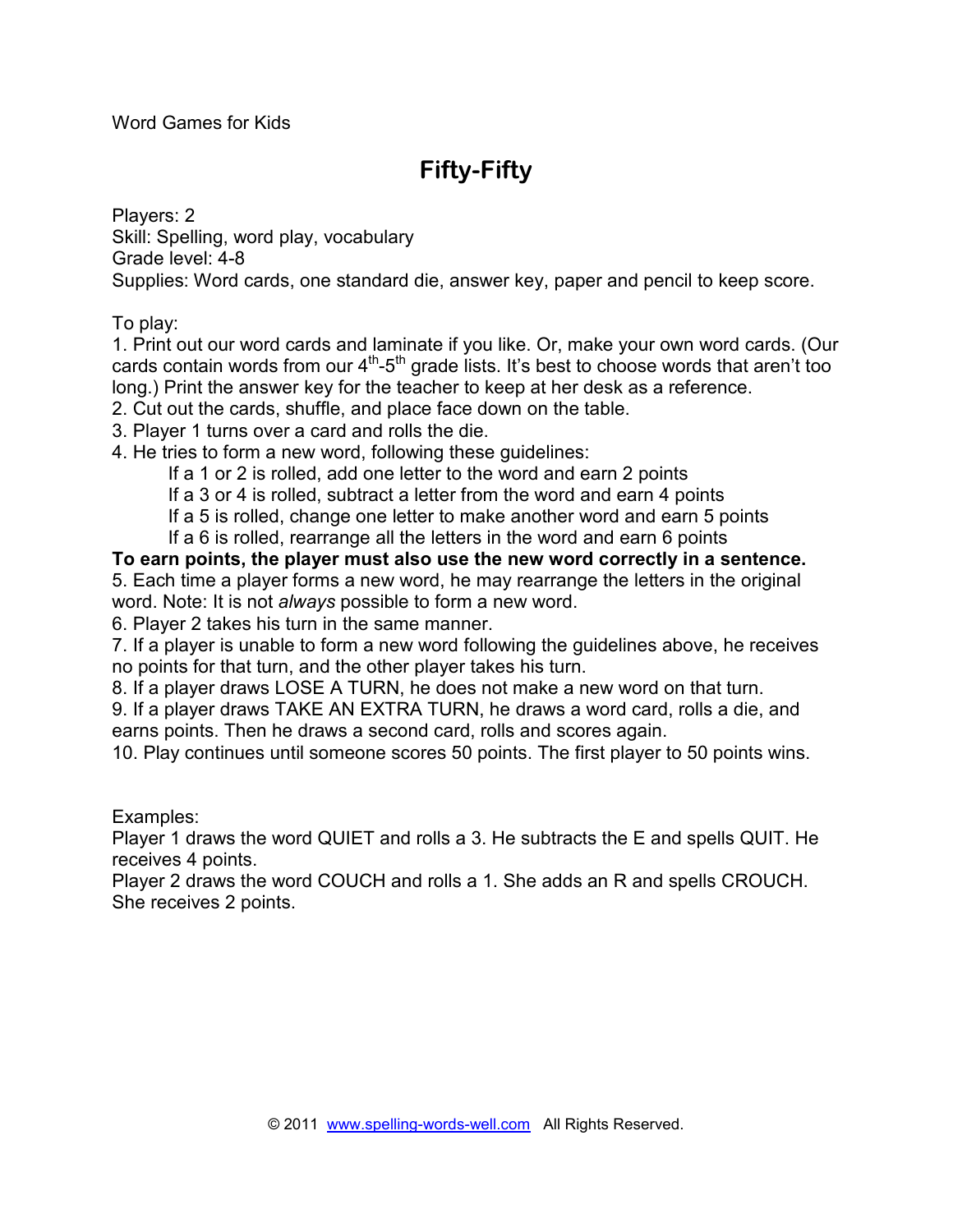### **Fifty-Fifty**  Word Cards

| Take an<br>extra turn. | Lose a turn.   | felt  | loyal  |
|------------------------|----------------|-------|--------|
| quiet                  | dawn<br>spare  |       | planet |
| aunt                   | drain<br>earth |       | fear   |
| steal                  | couch          | soil  | tool   |
| cause                  | soften         | radio | could  |
| split                  | raise          | sport | paint  |
| state                  | though         | wreck | circle |
| earn                   | coin           | guest | listen |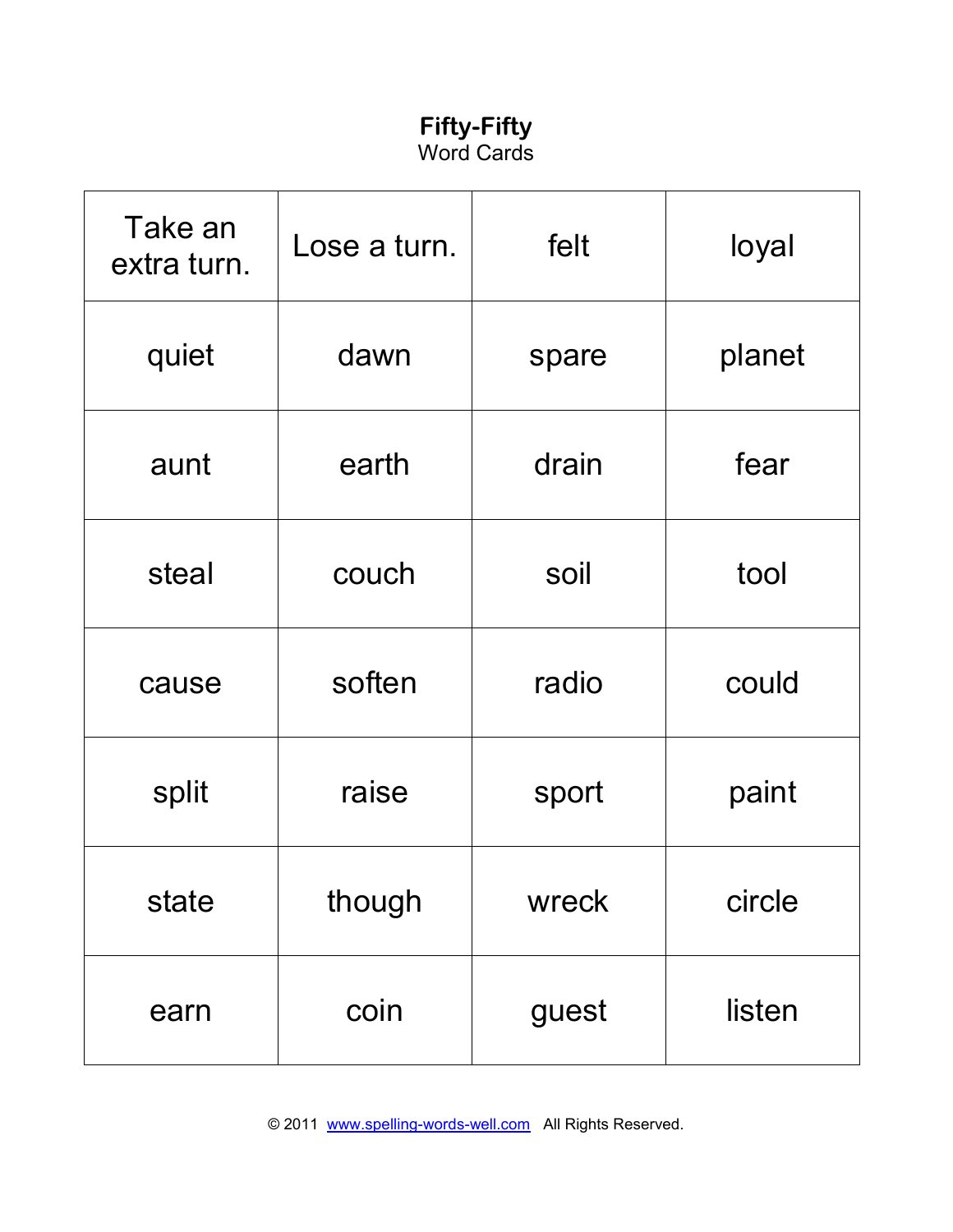# **Fifty-Fifty**

#### Sample answers – Others are also possible

| Word card | $1 - 2$<br>Add a letter | $3 - 4$<br>Subtract a letter | 5<br>Change a letter | $\overline{6}$<br>Rearrange the<br>letters |
|-----------|-------------------------|------------------------------|----------------------|--------------------------------------------|
| felt      | felts                   | let                          | feet                 | ---                                        |
| loyal     | alloys                  | ---                          | allow                | alloy                                      |
| quiet     | quiets                  | quit                         | quilt                | quite                                      |
| dawn      | dawns                   | wad                          | lawn                 | wand                                       |
| spare     | spared                  | spar                         | spire                | pares                                      |
| planet    | planets                 | plane                        | panels               |                                            |
| aunt      | taunt                   | ant                          | nuts                 | tuna                                       |
| earth     | hearth                  | tear                         | there                | heart                                      |
| drain     | drains                  | rain                         | train                | ---                                        |
| fear      | fears                   | ear                          | wear                 |                                            |
| steal     | steals                  | seal                         | steak                | least                                      |
| couch     | crouch                  | ouch                         | touch                | ---                                        |
| soil      | spoil                   | oil                          | foil                 | oils                                       |
| tool      | stool                   | too                          | took                 | loot                                       |
| cause     | clause                  | case                         | pause                | sauce                                      |
| soften    | softens                 | often                        | softer               |                                            |
| radio     | radios                  | arid                         | ratio                |                                            |